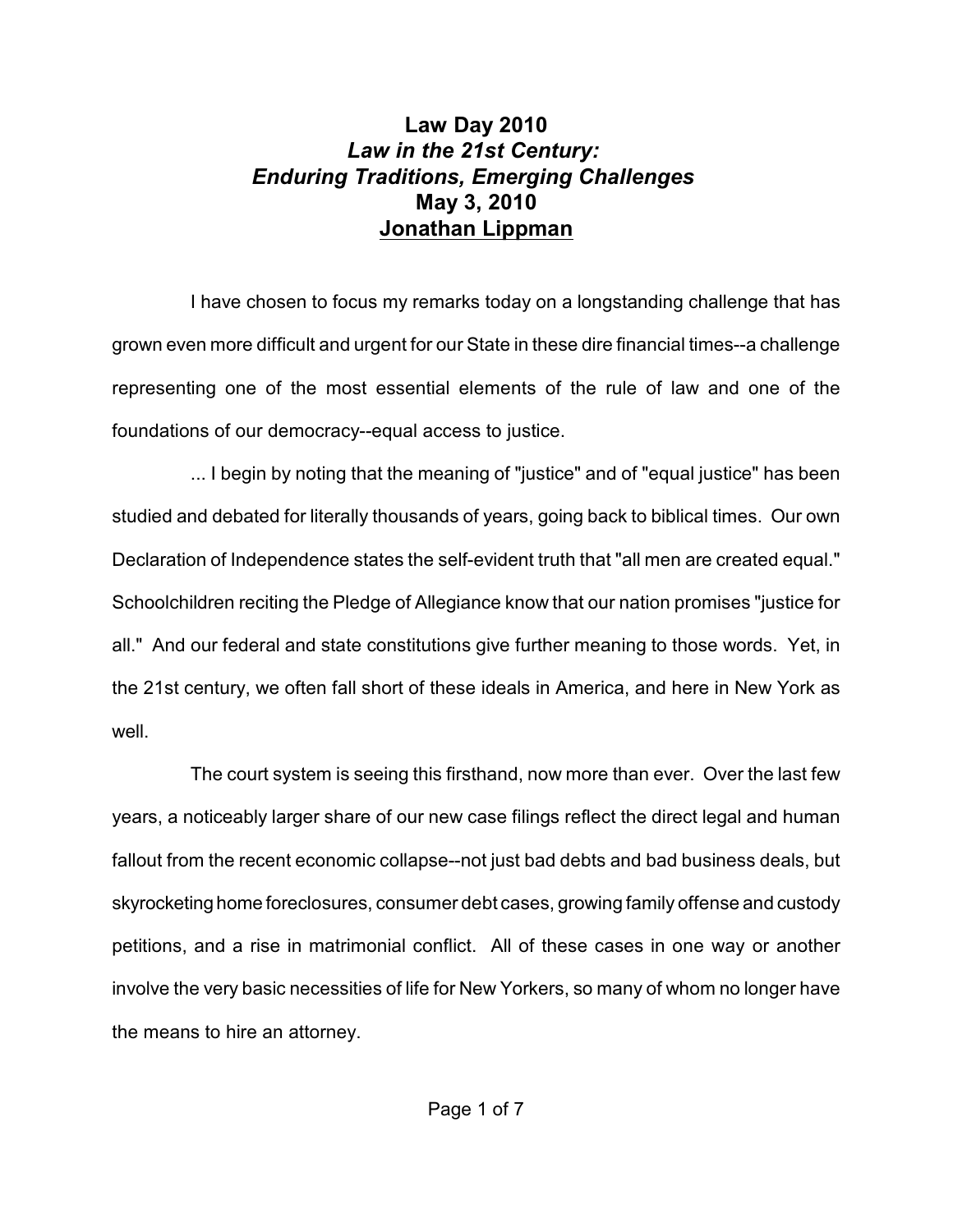If they are very fortunate, a small number of these litigants may be represented by one of the civil legal services programs that provide free representation to low-income New Yorkers. But, because of lack of resources, more and more of these programs must turn away potential clients. Some who are turned away may find representation from pro bono programs, but our State's lawyers, who already donate an estimated two million hours of pro bono work a year, cannot by themselves possibly fill the huge gap that still exists.

This means that a rapidly growing number of litigants--two million at last count- have no choice but to go to court without the help of a trained professional who knows the law and how to navigate the court system. Our court-sponsored volunteer attorney programs provide limited legal assistance to many of these people. This is extremely helpful, and we are so grateful to the volunteers, but there is no substitute for full legal representation, especially for the most vulnerable litigants in our society--the elderly, children, struggling families, people with disabilities and abuse victims.

How then do we as a profession and as a society fulfill our moral and ethical obligations to assure equal access to justice? How then do courts and judges fulfill their mission of delivering equal justice under the trying circumstances I just described?

Forty-seven years ago, the United States Supreme Court in *Gideon v. Wainwright,* said in regard to criminal case representation that:

> In our adversary system of justice, any person haled into court, who is too poor to hire a lawyer, cannot be assured a fair trial unless counsel is provided for him. This seems to us to be an obvious truth.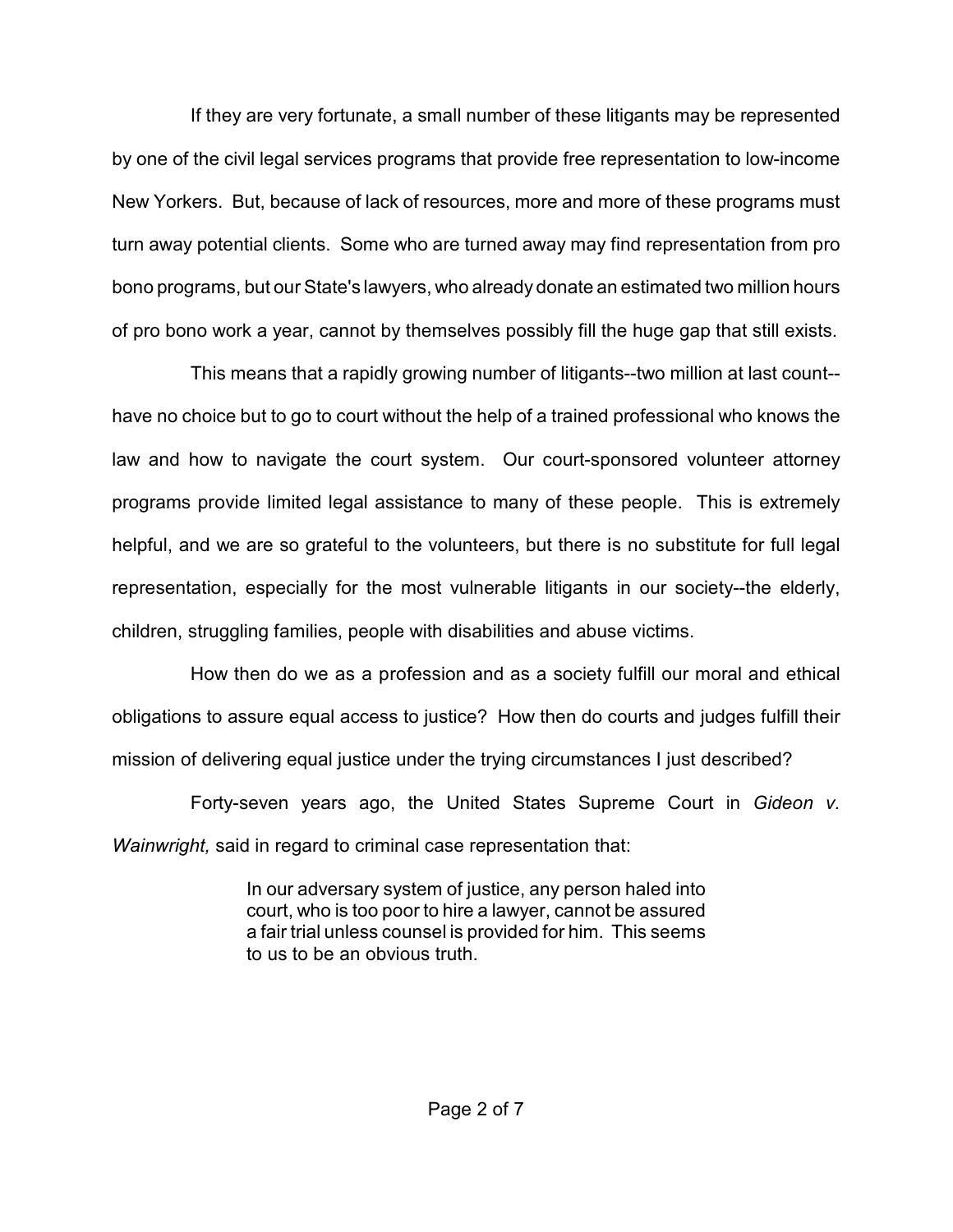Nearly half a century later, it is an equally obvious truth that in civil proceedings involving fundamental human needs, it is extremely difficult, if not impossible, for a person to be assured a fair outcome without a lawyer's help.

As Chief Judge, I see this as one of the great challenges facing our justice system today. No issue is more fundamental to our constitutional mandate of providing equal justice under law than ensuring adequate legal representation.

In 2006, the American Bar Association promulgated a resolution urging governments to provide legal counsel as a matter of right at public expense to low-income persons in cases where basic human needs are at stake--shelter, sustenance, personal safety, health, or child custody. While New York provides for a limited statutory right to counsel in certain family proceedings, there generally is no right to counsel in civil cases in New York, or for that matter around the country, even where the most basic necessities of life are at risk.

For all of these reasons, and to meet our constitutional and ethical mandates, the Judiciary of this State is determined to bring us closer to the ideal of equal access to civil justice. I am not talking about a single initiative, pilot project, or temporary program, but what I believe must be a comprehensive, multi-faceted, systemic approach to providing counsel to the indigent in civil cases.

It begins with a new way of looking at funding. New York already has the dubious distinction of being one of only seven states that do not provide stable funding for civil legal services. Our reliance on undependable revenue streams is highly problematic. A stark illustration is this year's crisis in IOLA, our Interest on Lawyers Accounts program, which funds many civil legal services providers around the State. IOLA revenues declined from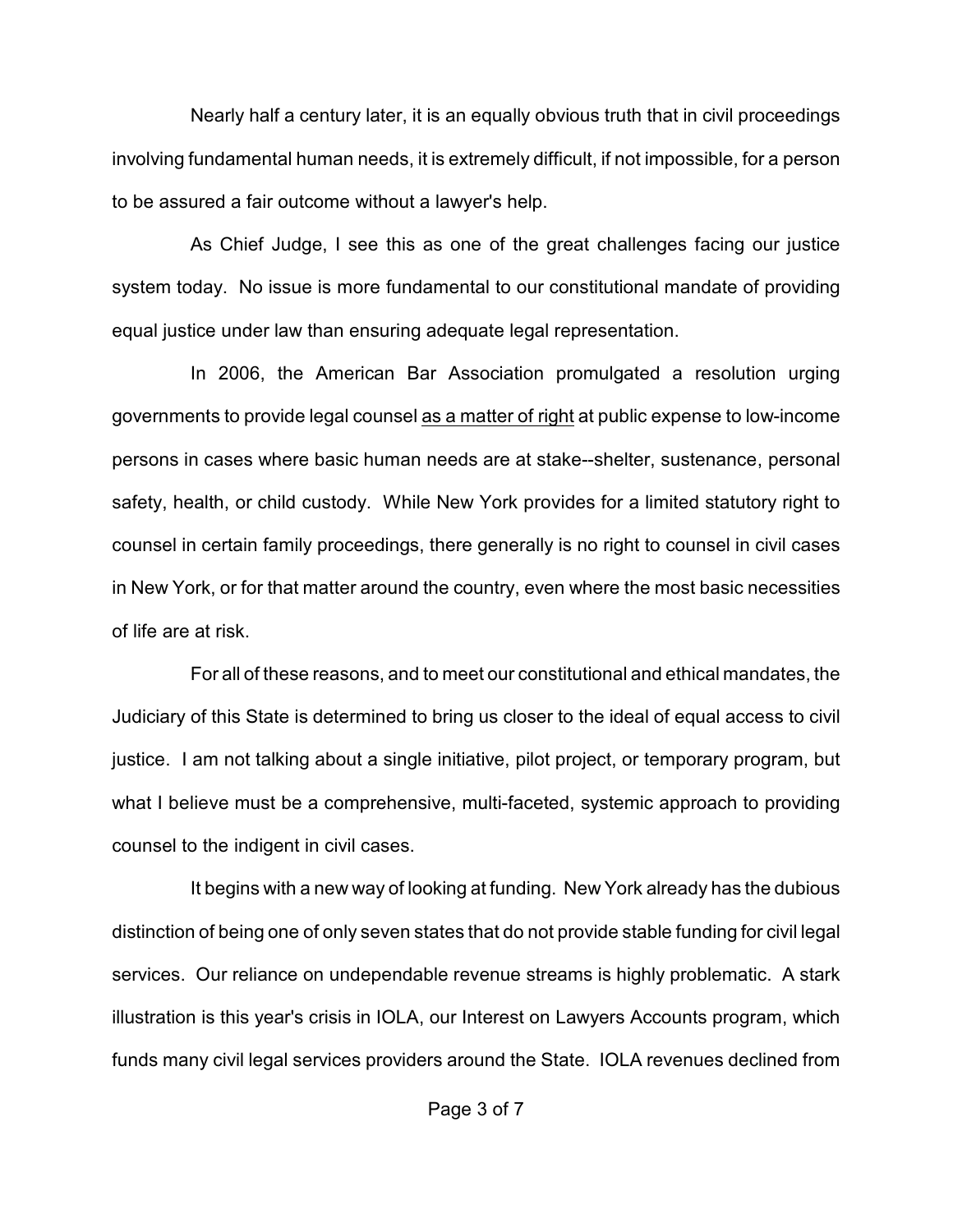\$31 million to less than \$8 million because of the economic downturn, which led us to allocate \$15 million for IOLA in the Judiciary Budget request for the 2010-2011 fiscal year. While we are hopeful that this request will be granted, it represents only a small portion of the funding needs--more is needed on a going-forward, permanent basis.

To jump-start this effort to provide civil legal services funding in the years ahead, as Chief Judge and the head of the Judicial Branch of government, beginning this fall, I will preside over annual public hearings, to assess the extent and nature of unmet civil legal services needs in all parts of the State, in order to recommend to the Legislature and the Executive, publicly and transparently, the level of public resources necessary to meet those needs. I will conduct one hearing in each of the four Appellate Division Departments, together with the Presiding Justice of that Judicial Department, the Chief Administrative Judge, and, the President of the New York State Bar Association.

By doing so, New York will be the first state in the nation to have the entire leadership of the Judicial Branch of government, and the leadership of the state's bar, in our case 150,000 strong, make such a singular and unequivocal commitment to providing civil legal representation to the poor in matters where they need it most, where their well being as human beings, and that of their families, is at stake. I want to thank my fellow members of the Administrative Board of the Courts, the policy-making body of the court system, Presiding Justice Luis A. Gonzalez of the First Department, Presiding Justice A. Gail Prudenti of the Second Department, and Presiding Justice Anthony V. Cardona of the Third Department, all of whom are here today, as well as Presiding Justice Henry J. Scudder of the Fourth Department for their unswerving support, and Ann Pfau, our terrific Chief Administrative Judge, and State Bar President Mike Getnick and President-Elect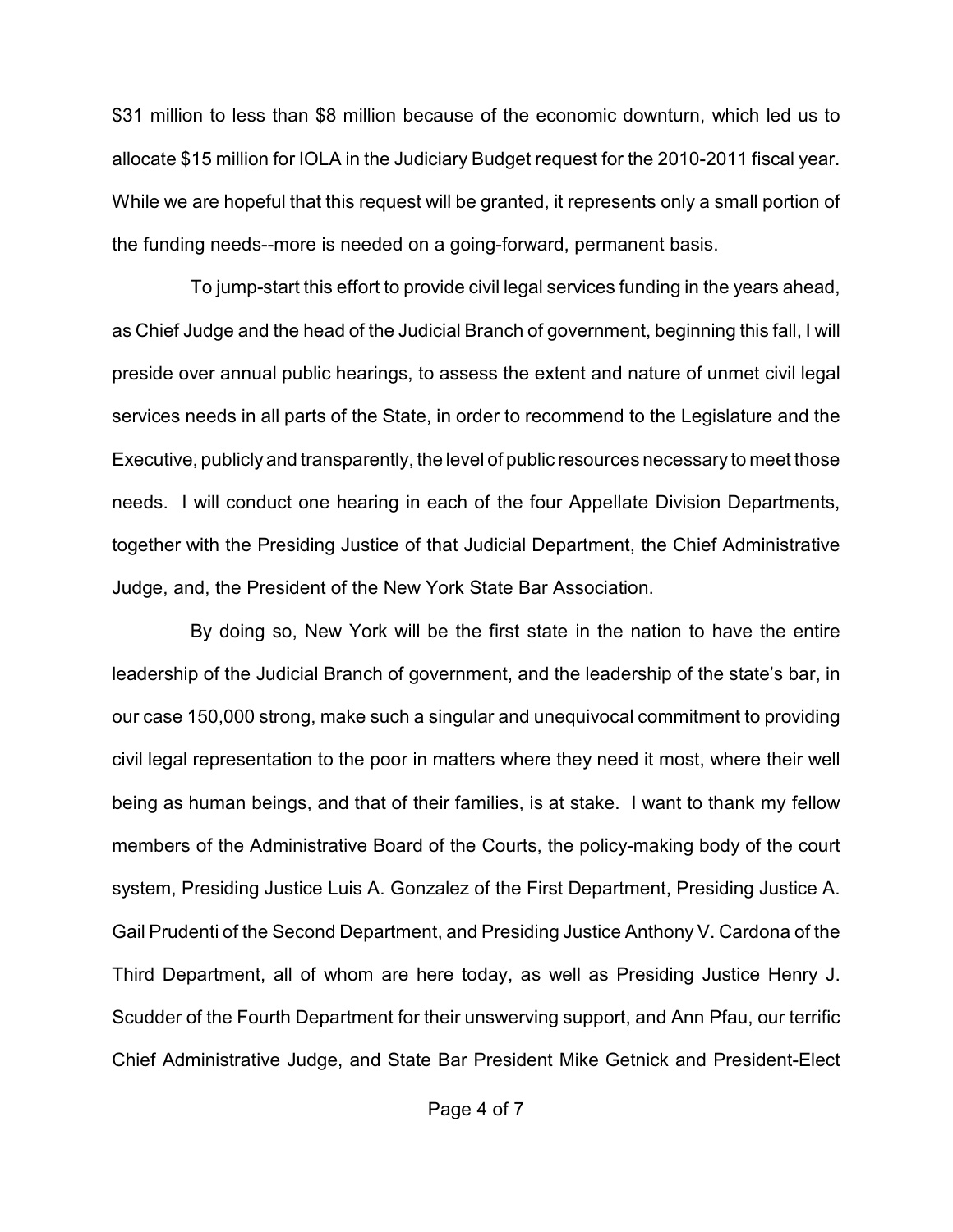Steve Younger, all of them for their enthusiastic participation in this effort and their total dedication to the ideal of equal justice for all in New York.

To help prepare for these public hearings around the State, and as a centerpiece of our efforts in this regard, I am appointing *The Task Force to Expand Access to Civil Legal Services in New York*, made up of distinguished New Yorkers, headed by Helaine M. Barnett, Esq., who retired recently as the longest-serving president of the Legal Services Corporation in Washington, D.C., the nation's single largest funding source for civil legal services for low-income individuals. Previously, Ms. Barnett headed the Civil Division of the Legal Aid Society in New York City, where she practiced for 37 years. We could not have a better Chair, and I am so delighted that she has agreed to serve in that capacity. The composition of the Task Force will be announced in the coming weeks, but it will include statewide representatives from the courts, civil legal services and pro bono providers, bar associations and bar foundations, government, law schools, business groups, consumer advocates, and the not-for-profit community.

In addition to helping set the agenda for the annual hearings that I will be holding, the Task Force will have a broad mission--recommending statewide priorities, defining the types of legal matters in which civil legal services are most needed, and proposing standards, such as income levels for determining which litigants should be eligible. The Task Force will also advocate for support for expanded civil legal services and help improve the efficiency and effectiveness of the delivery of legal services. It will gather and distribute information about programs, strategies, and technological approaches that have proven successful and issue guidelines or best practices to help providers.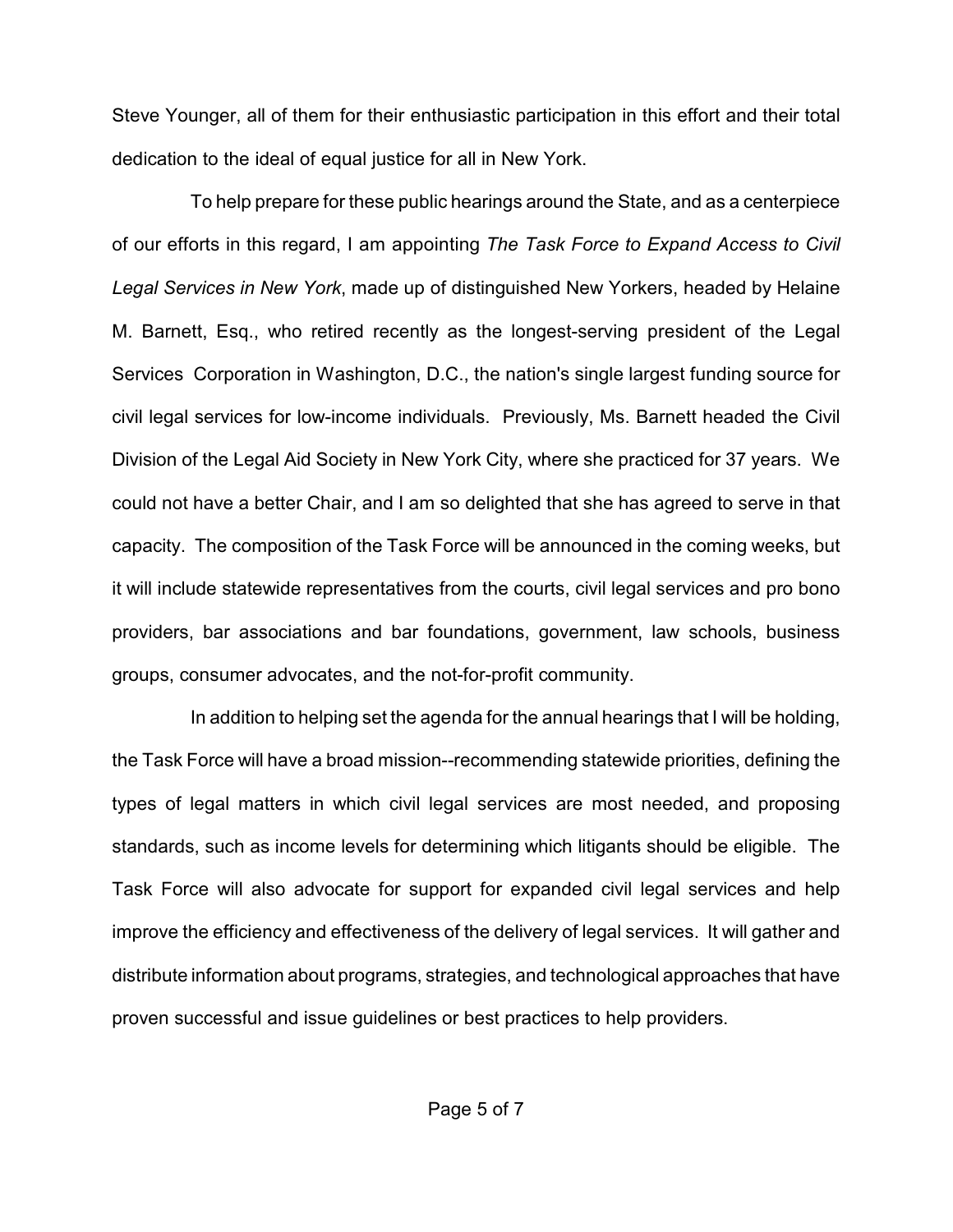The Task Force will work closely with civil legal services groups, grant-making organizations, foundations, pro bono programs, and law school clinics, and with Judge Fern A. Fisher, who is our stellar Deputy Chief Administrative Judge for New York City Courts and Statewide Director of the court system's Access to Justice Program.

Under Judge Fisher's direction, the court system will continue its ongoing work on the broad range of access to justice issues, which includes providing help for unrepresented litigants, as well as enhancing pro bono legal services, using vehicles like the newly established Attorney Emeritus program that taps into an underutilized segment of the legal community--retired lawyers.

Effective at the beginning of this year under amended attorney registration rules, qualified attorneys who previously would have retired can now practice law on a pro bono basis if they commit to at least 30 hours a year of legal services to low-income clients. The Attorney Emeritus works with a qualified volunteer program, which provides malpractice coverage and access to offices and staff, as well as any necessary training. With 49 qualified organizations already participating and an enthusiastic response from attorneys, this idea clearly has struck a chord with senior lawyers, mostly baby boomers, who want to use their retirement years in productive ways that promote the public good.

To help us capitalize on this early momentum and develop a blueprint for increased senior lawyer pro bono in New York, I am forming the Attorney Emeritus Advisory Council to be co-chaired by a distinguished lawyer, academic, and public servant who really needs no introduction in this state, John D. Feerick, former Dean of Fordham Law School; and by Fern A. Schair, Chair of the Feerick Center for Social Justice at